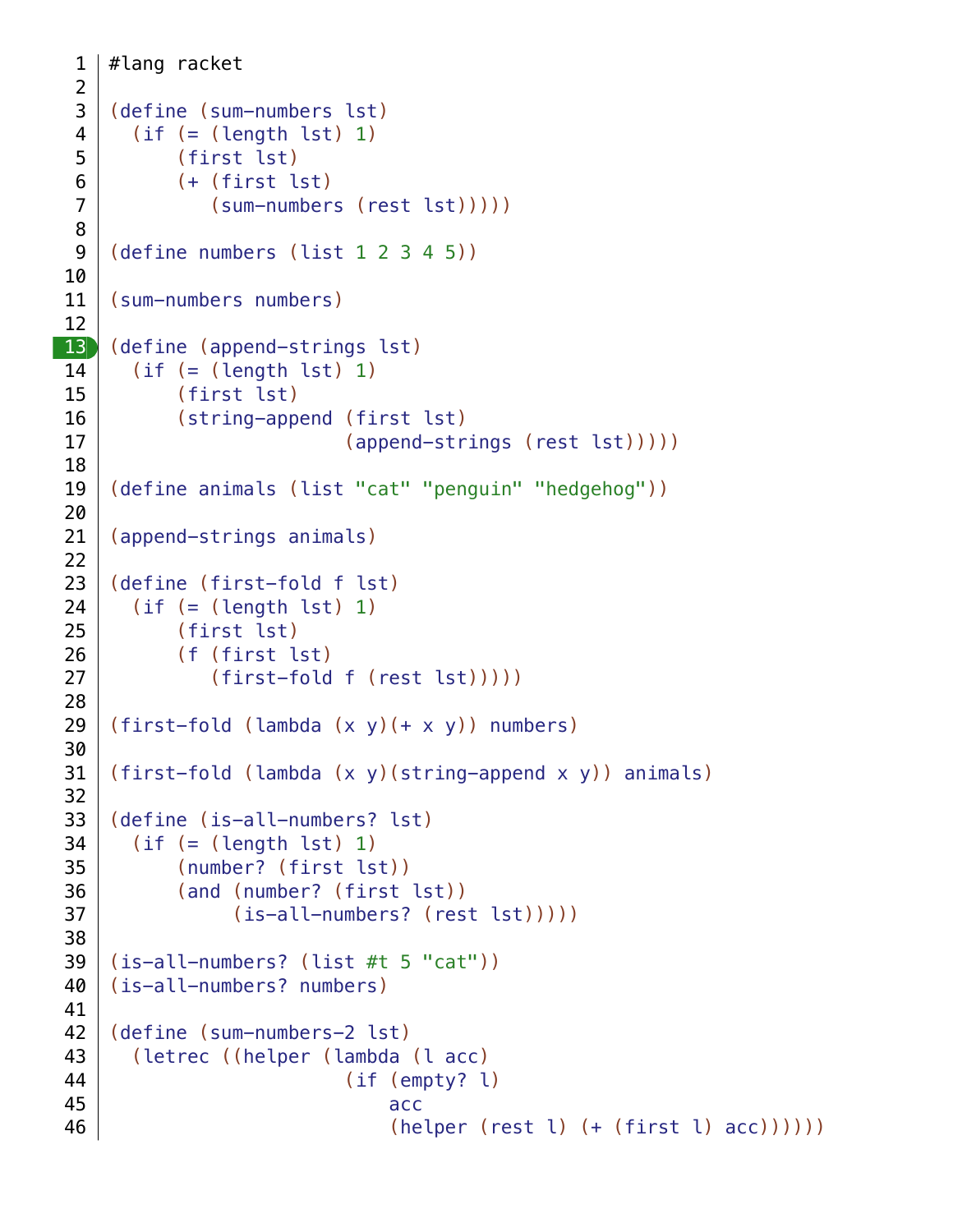```
(helper lst 0)))
    (sum-numbers-2 numbers)
    (define (is-all-numbers?-2 lst)
        (letrec ((helper (lambda (l acc)
                             (if (empty? l)
    access to the contract of the contract of the contract of the contract of the contract of the contract of the
                                  (helper (rest l) (and (number? (first
    l))
                                                          acc)))))
          (helper lst #t)))
    (is-all-numbers?-2 numbers)
    (define (my-fold f acc lst)
        (if (empty? lst)
            acc
            (my-fold f
                      (f (first lst)
                          acc)
                       (rest lst))))
    (my-fold (lambda (x acc) (string-append x acc)) "" animals)
    ;; built-in fold
    (define (sum-numbers-foldl lst)
       (foldl (lambda (x, y) (+ x, y)) 0 lst))
    (sum-numbers-foldl numbers)
    (define (sum-numbers-foldr lst)
       (foldr (lambda (x, y) (+ x, y)) 0 lst))
    (sum-numbers-foldr numbers)
    (define (append-strings-l lst)
        (foldl (lambda (x y)(string-append x y)) "" lst))
    (append-strings-l animals)
    (define (append-strings-r lst)
       (foldr (lambda (x, y) (string-append x, y)) "" lst))
   (append-strings-r animals)
47
48
49
50
51
52
53
54
55
55
56
57
58
59
60
61
62
63
64
65
66
67
68
69
70
71
72
73
74
75
76
77
78
79
80
81
82
83
84
85
86
87
88
89
90
91
```